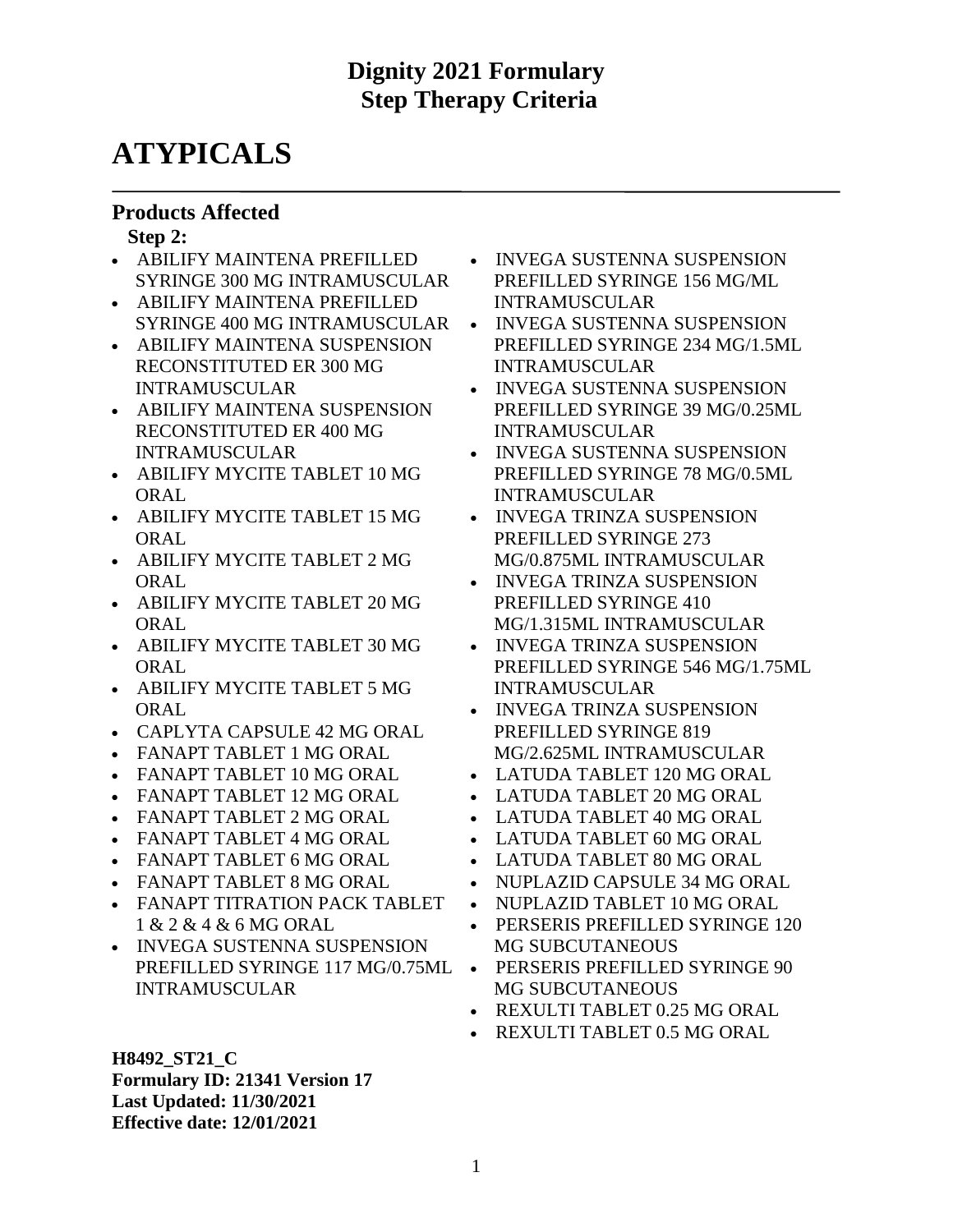- REXULTI TABLET 1 MG ORAL
- REXULTI TABLET 2 MG ORAL
- REXULTI TABLET 3 MG ORAL
- REXULTI TABLET 4 MG ORAL
- RISPERDAL CONSTA SUSPENSION RECONSTITUTED ER 12.5 MG INTRAMUSCULAR
- RISPERDAL CONSTA SUSPENSION RECONSTITUTED ER 25 MG INTRAMUSCULAR
- RISPERDAL CONSTA SUSPENSION RECONSTITUTED ER 37.5 MG INTRAMUSCULAR
- RISPERDAL CONSTA SUSPENSION RECONSTITUTED ER 50 MG INTRAMUSCULAR
- SECUADO PATCH 24 HOUR 3.8 MG/24HR TRANSDERMAL
- SECUADO PATCH 24 HOUR 5.7 MG/24HR TRANSDERMAL
- SECUADO PATCH 24 HOUR 7.6 MG/24HR TRANSDERMAL
- VERSACLOZ SUSPENSION 50 MG/ML ORAL
- VRAYLAR CAPSULE 1.5 MG ORAL
- VRAYLAR CAPSULE 3 MG ORAL
- VRAYLAR CAPSULE 4.5 MG ORAL
- VRAYLAR CAPSULE 6 MG ORAL
- VRAYLAR CAPSULE THERAPY PACK 1.5 & 3 MG ORAL
- ZYPREXA RELPREVV SUSPENSION RECONSTITUTED 210 MG INTRAMUSCULAR

#### **Details**

| <b>Criteria</b> | Claim will pay automatically for any brand formulary atypical<br>antipsychotic if enrollee has a paid claim for at least a 1 day supply of any<br>generic formulary atypical antipsychotic in the past 365 days. Otherwise,<br>any brand formulary atypical antipsychotic requires a step therapy<br>exception request indicating: (1) history of inadequate treatment response<br>with any generic formulary atypical antipsychotic, (2) history of adverse<br>event with any generic formulary atypical antipsychotic, or (3) any<br>generic formulary atypical antipsychotic is contraindicated. |
|-----------------|-----------------------------------------------------------------------------------------------------------------------------------------------------------------------------------------------------------------------------------------------------------------------------------------------------------------------------------------------------------------------------------------------------------------------------------------------------------------------------------------------------------------------------------------------------------------------------------------------------|
|                 |                                                                                                                                                                                                                                                                                                                                                                                                                                                                                                                                                                                                     |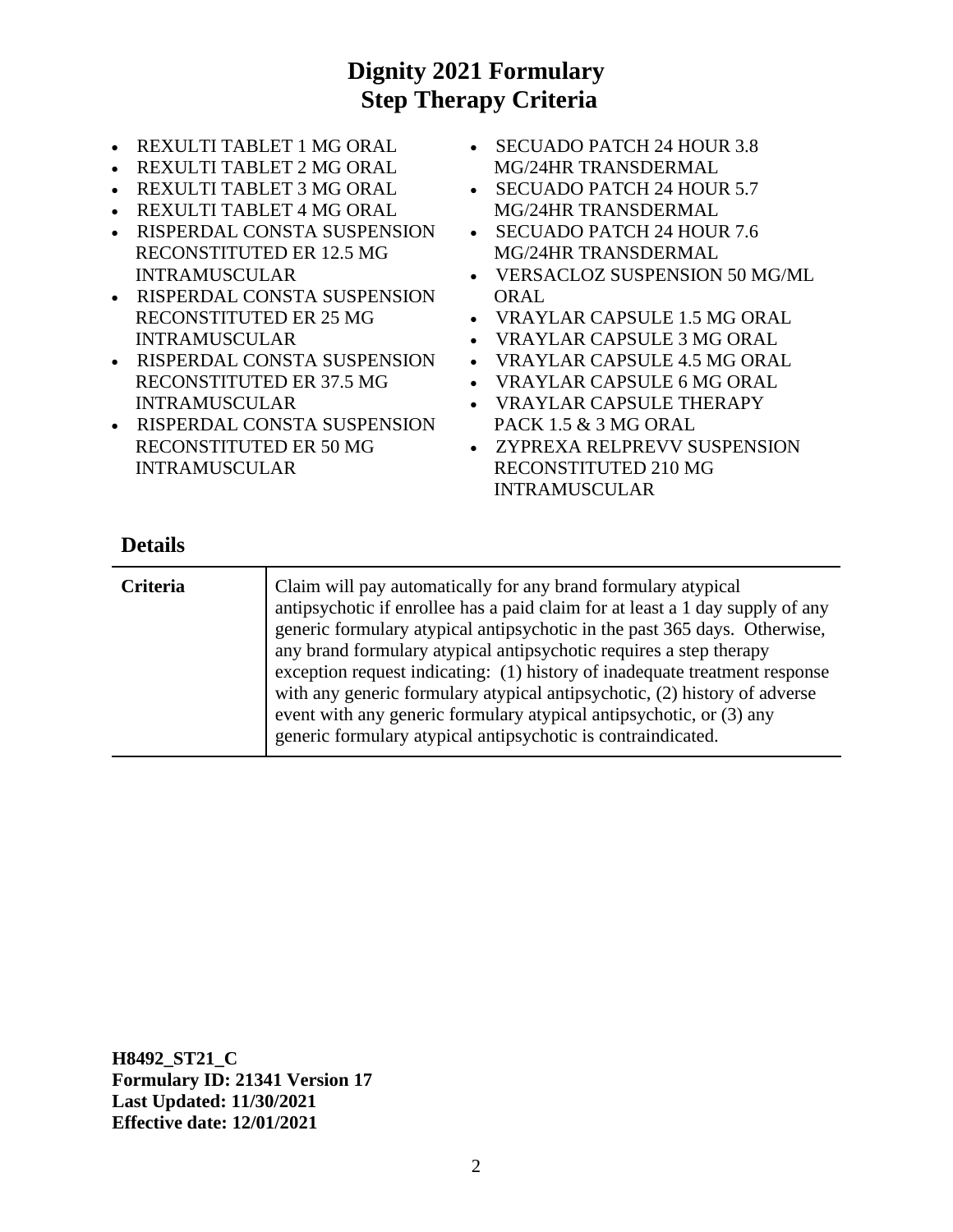# **DEXILANT**

### **Products Affected**

#### **Step 2:**

- DEXILANT CAPSULE DELAYED RELEASE 30 MG ORAL
- DEXILANT CAPSULE DELAYED RELEASE 60 MG ORAL

## **Details**

| <b>Criteria</b> | Claim will pay automatically for Dexilant if enrollee has a paid claim for<br>at least a 1 day supply of esomeprazole, lansoprazole, omeprazole or<br>pantoprazole in the past 365 days. Otherwise, Dexilant requires a step<br>therapy exception request indicating: (1) history of inadequate treatment<br>response with esomeprazole, lansoprazole, omeprazole or pantoprazole,<br>OR (2) history of adverse event with esomeprazole, lansoprazole,<br>omeprazole or pantoprazole, OR (3) esomeprazole, lansoprazole,<br>omeprazole or pantoprazole is contraindicated. |
|-----------------|----------------------------------------------------------------------------------------------------------------------------------------------------------------------------------------------------------------------------------------------------------------------------------------------------------------------------------------------------------------------------------------------------------------------------------------------------------------------------------------------------------------------------------------------------------------------------|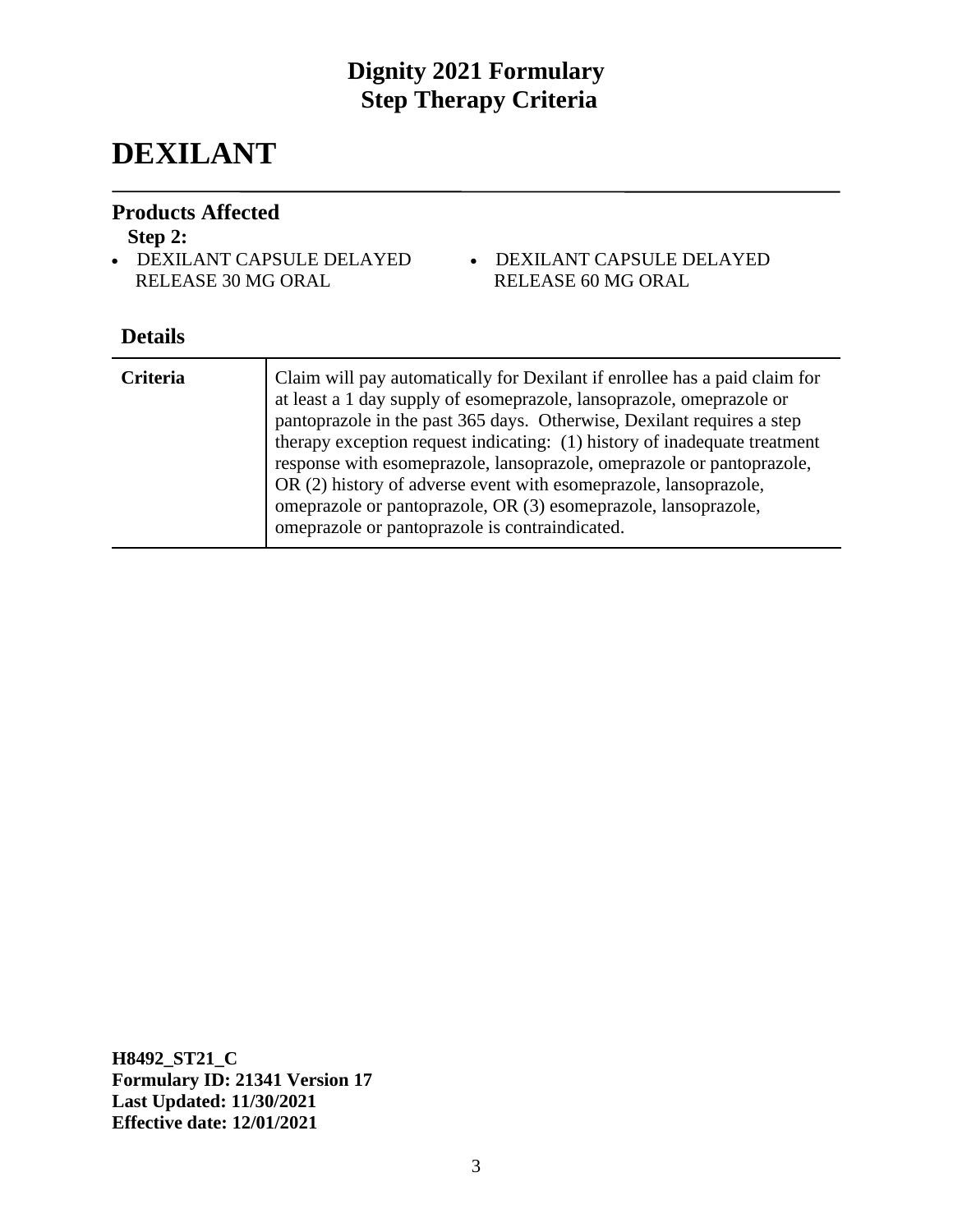# **DIFICID**

### **Products Affected**

## **Step 2:**

• DIFICID SUSPENSION RECONSTITUTED 40 MG/ML ORAL

### **Details**

| <b>Criteria</b> | Claim will pay automatically for Dificid if enrollee has a paid claim for at<br>least a 1 day supply of vancomycin or Firvang in the past 120 days.<br>Otherwise, Dificid requires a step therapy exception request indicating:<br>(1) history of inadequate treatment response with vancomycin or Firvanq,<br>OR (2) history of adverse event with vancomycin or Firvang, OR (3)<br>vancomycin or Firvang is contraindicated. |
|-----------------|--------------------------------------------------------------------------------------------------------------------------------------------------------------------------------------------------------------------------------------------------------------------------------------------------------------------------------------------------------------------------------------------------------------------------------|
|                 |                                                                                                                                                                                                                                                                                                                                                                                                                                |

• DIFICID TABLET 200 MG ORAL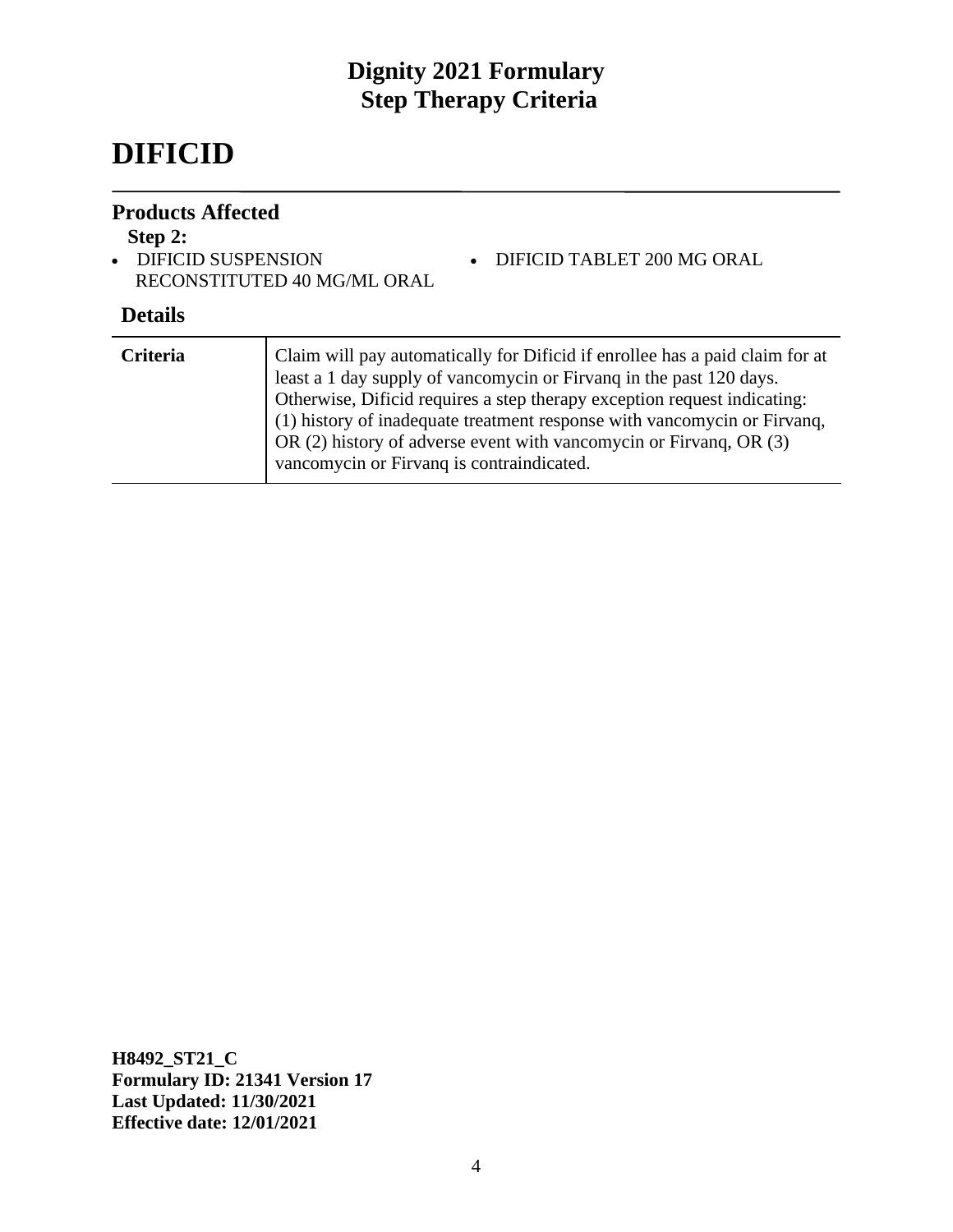# **RYTARY**

### **Products Affected**

#### **Step 2:**

- RYTARY CAPSULE EXTENDED RELEASE 23.75-95 MG ORAL
- RYTARY CAPSULE EXTENDED RELEASE 36.25-145 MG ORAL
- RYTARY CAPSULE EXTENDED
	- RELEASE 48.75-195 MG ORAL
- RYTARY CAPSULE EXTENDED
- RELEASE 61.25-245 MG ORAL

## **Details**

| <b>Criteria</b> | Claim will pay automatically for Rytary if enrollee has a paid claim for at<br>least a 1 day supply of any generic carbidopa, carbidopa/levodopa, or<br>carbidopa/levodopa/entacapone in the past 365 days. Otherwise, Rytary<br>requires a step therapy exception request indicating: (1) history of<br>inadequate treatment response with any generic carbidopa,<br>carbidopa/levodopa, or carbidopa/levodopa/entacapone OR (2) history of<br>adverse event with any generic carbidopa, carbidopa/levodopa, or<br>carbidopa/levodopa/entacapone, OR (3) any generic carbidopa,<br>carbidopa/levodopa, or carbidopa/levodopa/entacapone is contraindicated. |
|-----------------|--------------------------------------------------------------------------------------------------------------------------------------------------------------------------------------------------------------------------------------------------------------------------------------------------------------------------------------------------------------------------------------------------------------------------------------------------------------------------------------------------------------------------------------------------------------------------------------------------------------------------------------------------------------|
|-----------------|--------------------------------------------------------------------------------------------------------------------------------------------------------------------------------------------------------------------------------------------------------------------------------------------------------------------------------------------------------------------------------------------------------------------------------------------------------------------------------------------------------------------------------------------------------------------------------------------------------------------------------------------------------------|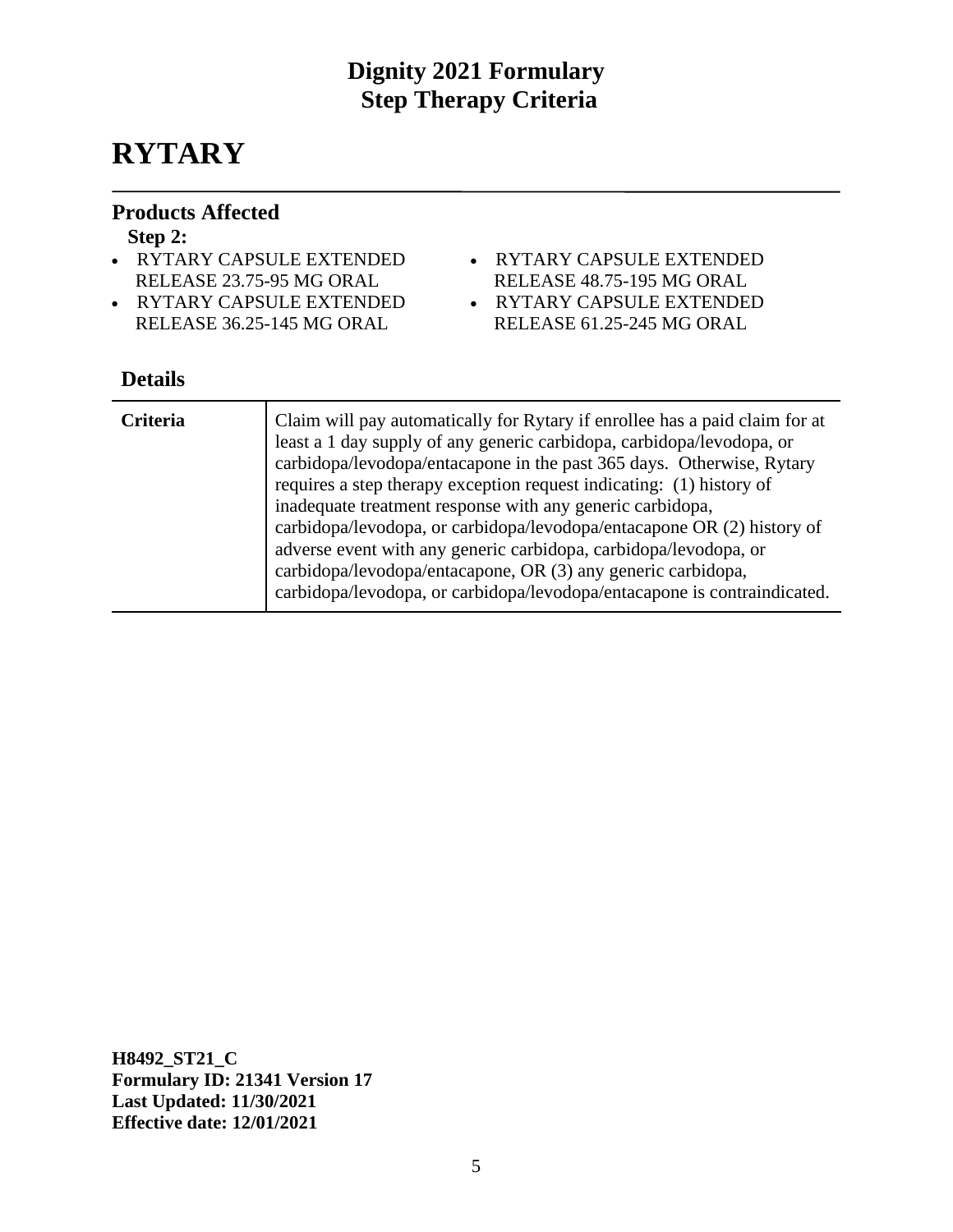# **Alphabetical Listing**

## **A**

| ABILIFY MAINTENA PREFILLED                 |
|--------------------------------------------|
| <b>SYRINGE 300 MG INTRAMUSCULAR</b>        |
| <b>ABILIFY MAINTENA PREFILLED</b>          |
| <b>SYRINGE 400 MG INTRAMUSCULAR</b>        |
|                                            |
| <b>ABILIFY MAINTENA SUSPENSION</b>         |
| RECONSTITUTED ER 300 MG                    |
| <b>INTRAMUSCULAR</b> 1, 5                  |
| <b>ABILIFY MAINTENA SUSPENSION</b>         |
| <b>RECONSTITUTED ER 400 MG</b>             |
| <b>INTRAMUSCULAR</b> 1, 5                  |
| <b>ABILIFY MYCITE TABLET 10 MG</b>         |
| 1. 5<br><b>ABILIFY MYCITE TABLET 15 MG</b> |
|                                            |
| ABILIFY MYCITE TABLET 2 MG ORAL            |
|                                            |
| 1, 5<br><b>ABILIFY MYCITE TABLET 20 MG</b> |
|                                            |
| <b>ABILIFY MYCITE TABLET 30 MG</b>         |
|                                            |
| ABILIFY MYCITE TABLET 5 MG ORAL            |
|                                            |
| C                                          |
| CAPLYTA CAPSULE 42 MG ORAL 1, 5            |
| D                                          |
| DEXILANT CAPSULE DELAYED                   |
| RELEASE 30 MG ORAL 12                      |
| <b>DEXILANT CAPSULE DELAYED</b>            |
| RELEASE 60 MG ORAL 12                      |
| <b>DIFICID SUSPENSION</b>                  |
| RECONSTITUTED 40 MG/ML ORAL                |
| 13                                         |
| DIFICID TABLET 200 MG ORAL  13             |
| F                                          |
| FANAPT TABLET 1 MG ORAL  1, 5              |
| FANAPT TABLET 10 MG ORAL  1, 5             |
| H8492_ST21_C                               |
| <b>Formulary ID: 21341 Version 17</b>      |
| <b>Last Updated: 11/30/2021</b>            |

**Effective date: 12/01/2021**

| FANAPT TABLET 12 MG ORAL  1, 5    |
|-----------------------------------|
| FANAPT TABLET 2 MG ORAL  1, 5     |
| FANAPT TABLET 4 MG ORAL  1, 5     |
| FANAPT TABLET 6 MG ORAL  1, 5     |
| FANAPT TABLET 8 MG ORAL  1, 5     |
| FANAPT TITRATION PACK TABLET 1    |
|                                   |
| I                                 |
| <b>INVEGA SUSTENNA SUSPENSION</b> |
| PREFILLED SYRINGE 117             |
| MG/0.75ML INTRAMUSCULAR  1, 5     |
| <b>INVEGA SUSTENNA SUSPENSION</b> |
| PREFILLED SYRINGE 156 MG/ML       |
|                                   |
| <b>INVEGA SUSTENNA SUSPENSION</b> |
| PREFILLED SYRINGE 234 MG/1.5ML    |
| INTRAMUSCULAR  1, 5               |
| <b>INVEGA SUSTENNA SUSPENSION</b> |
| PREFILLED SYRINGE 39 MG/0.25ML    |
| INTRAMUSCULAR  1, 5               |
| INVEGA SUSTENNA SUSPENSION        |
| PREFILLED SYRINGE 78 MG/0.5ML     |
|                                   |
| <b>INVEGA TRINZA SUSPENSION</b>   |
| PREFILLED SYRINGE 273             |
| MG/0.875ML INTRAMUSCULAR 2, 5     |
| INVEGA TRINZA SUSPENSION          |
| PREFILLED SYRINGE 410             |
| MG/1.315ML INTRAMUSCULAR 2, 5     |
| <b>INVEGA TRINZA SUSPENSION</b>   |
| PREFILLED SYRINGE 546             |
| MG/1.75ML INTRAMUSCULAR  2, 5     |
| INVEGA TRINZA SUSPENSION          |
| PREFILLED SYRINGE 819             |
| MG/2.625ML INTRAMUSCULAR 2, 5     |
| L                                 |
| LATUDA TABLET 120 MG ORAL  2, 5   |
| LATUDA TABLET 20 MG ORAL  2, 5    |
| LATUDA TABLET 40 MG ORAL  2, 5    |
|                                   |